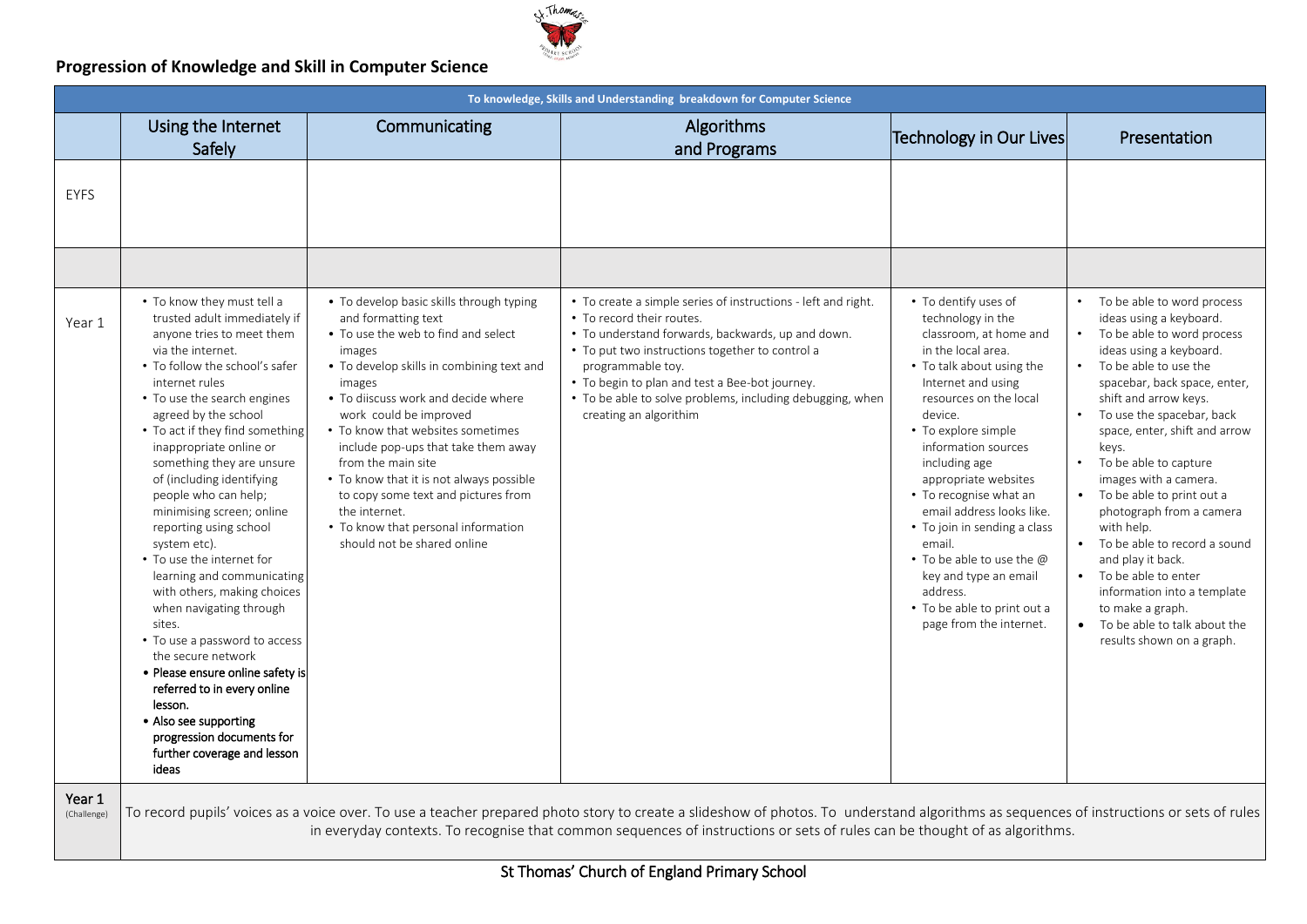

|                       | To knowledge, Skills and Understanding breakdown for Computer Science                                                                                                                                                                                                                                                                                                                                                                                                                                                                                                                                                                                                                                                                                                                                                                                                                                                                                                                                                                                                                                                    |                                                                                                                                                                                                                                                                                                                                                                                                                                                                                                                                                                                                                                                                                                                                                                                                                                                                                                                                                                                                                                                                                                                                                                                                                                                                                                                                                     |                                                                                                                                                                                                                                                                                                  |                                                                                                                                                                                                                                                                                                                                                                                                                                                         |                                                                                                                                                                                                                                                                                                                                                                                                                                                                                                        |
|-----------------------|--------------------------------------------------------------------------------------------------------------------------------------------------------------------------------------------------------------------------------------------------------------------------------------------------------------------------------------------------------------------------------------------------------------------------------------------------------------------------------------------------------------------------------------------------------------------------------------------------------------------------------------------------------------------------------------------------------------------------------------------------------------------------------------------------------------------------------------------------------------------------------------------------------------------------------------------------------------------------------------------------------------------------------------------------------------------------------------------------------------------------|-----------------------------------------------------------------------------------------------------------------------------------------------------------------------------------------------------------------------------------------------------------------------------------------------------------------------------------------------------------------------------------------------------------------------------------------------------------------------------------------------------------------------------------------------------------------------------------------------------------------------------------------------------------------------------------------------------------------------------------------------------------------------------------------------------------------------------------------------------------------------------------------------------------------------------------------------------------------------------------------------------------------------------------------------------------------------------------------------------------------------------------------------------------------------------------------------------------------------------------------------------------------------------------------------------------------------------------------------------|--------------------------------------------------------------------------------------------------------------------------------------------------------------------------------------------------------------------------------------------------------------------------------------------------|---------------------------------------------------------------------------------------------------------------------------------------------------------------------------------------------------------------------------------------------------------------------------------------------------------------------------------------------------------------------------------------------------------------------------------------------------------|--------------------------------------------------------------------------------------------------------------------------------------------------------------------------------------------------------------------------------------------------------------------------------------------------------------------------------------------------------------------------------------------------------------------------------------------------------------------------------------------------------|
|                       | Using the Internet<br>Safely                                                                                                                                                                                                                                                                                                                                                                                                                                                                                                                                                                                                                                                                                                                                                                                                                                                                                                                                                                                                                                                                                             | Communicating                                                                                                                                                                                                                                                                                                                                                                                                                                                                                                                                                                                                                                                                                                                                                                                                                                                                                                                                                                                                                                                                                                                                                                                                                                                                                                                                       | Algorithms<br>and Programs                                                                                                                                                                                                                                                                       | Technology in Our Lives                                                                                                                                                                                                                                                                                                                                                                                                                                 | Presentation                                                                                                                                                                                                                                                                                                                                                                                                                                                                                           |
| Year 2                | To know that personal<br>information should not be<br>shared online.<br>To be able to follow the<br>$\bullet$<br>school's safer internet rules.<br>To be able to use the search<br>engines agreed by the school.<br>To be able to act if they find<br>something inappropriate<br>online or something they are<br>unsure of (including<br>identifying people who can<br>help; minimising screen;<br>online reporting using school<br>system etc).<br>To be able to use the internet<br>for learning and<br>communicating with others,<br>making choices when<br>navigating through sites.<br>To be able to send and receive<br>email as a class.<br>To be able to recognise<br>advertising on websites and<br>learn to ignore it.<br>To explain why online services<br>have trerms and conditions<br>that govern their use and<br>impact on the user, e.g. age<br>restrictions<br>To be able to use a password<br>to access the secure network.<br>*Please ensure online<br>safety is referred to in<br>every online lesson.<br>*Also see supporting<br>progression documents for<br>further coverage and<br>lesson ideas | • To be able to understand the different<br>methods of communication (e.g. email,<br>online forums etc).<br>• To know you should only open email from<br>a known source.<br>• To know the difference between email and<br>communication systems such as blogs and<br>wikis.<br>• To know that websites sometimes include<br>pop-ups that take them away from the<br>main site.<br>• To know that bookmarking is a way to find<br>safe sites again quickly.<br>• To be able to begin to evaluate websites<br>and know that everything on the internet is<br>not true.<br>• To know that it is not always possible to<br>copy some text and pictures from the<br>internet.<br>• To know they must tell a trusted adult<br>immediately if anyone tries to meet them<br>via the internet.<br>• To search for information within a single<br>site.<br>• To use browser-specific tools (e.g. the Find<br>command) and site-specific tools (such as<br>the search tools for Wikipedia or YouTube)<br>to locate particular information on a web<br>page or within a website.<br>• To understand that search engines select<br>pages according to keywords found in the<br>content.<br>• To demonstrate their understanding that<br>the pages shown include the keywords they<br>have specified<br>• To understand that can be used to in online<br>searches | • To predict the outcomes of a set of instructions.<br>• To use right angle turns.<br>• To use the repeat commands to create a sequence.<br>• To test and amend a set of instructions.<br>• To write a simple program and test it.<br>• To predict what the outcome of a simple program will be. | • To understand why/how we<br>use technology in the<br>classroom.<br>• To identify and explain how<br>we use technology in my<br>home and community.<br>• To understand that other<br>people have created the<br>information I use.<br>• To identify benefits of using<br>technology including finding<br>information, creating and<br>communicating.<br>• To talk about the<br>differences between the<br>Internet and things in the<br>physical world | To send and reply to<br>messages sent by a safe email<br>partner (within school).<br>To word process a piece of<br>text.<br>To insert/delete a word using<br>the mouse and arrow keys.<br>To highlight text to change its<br>format $(B, U, I)$ .<br>To find information on a<br>website.<br>To click links in a website.<br>To print a web page to use as<br>a resource.<br>To experiment with text,<br>pictures and animation to<br>make a simple slide show,<br>including audio and<br>transitions. |
| Year 2<br>(Challenge) | To capture still and moving images.                                                                                                                                                                                                                                                                                                                                                                                                                                                                                                                                                                                                                                                                                                                                                                                                                                                                                                                                                                                                                                                                                      |                                                                                                                                                                                                                                                                                                                                                                                                                                                                                                                                                                                                                                                                                                                                                                                                                                                                                                                                                                                                                                                                                                                                                                                                                                                                                                                                                     | To create a presentation in a small group and record the narration. To record sounds into software and playback. To insert prerecorded sounds into a presentation.                                                                                                                               |                                                                                                                                                                                                                                                                                                                                                                                                                                                         |                                                                                                                                                                                                                                                                                                                                                                                                                                                                                                        |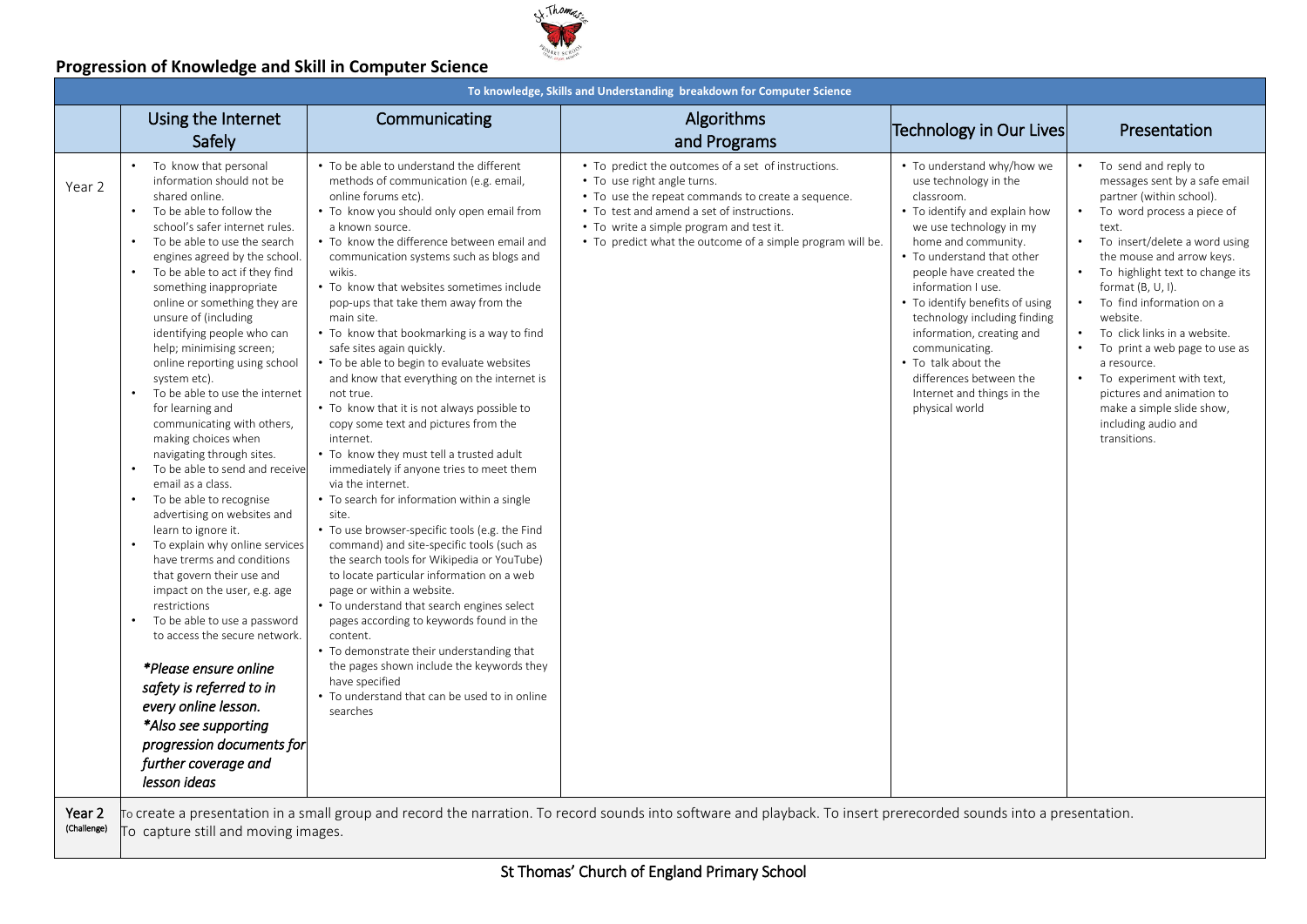

|                       | To knowledge, Skills and Understanding breakdown for Computer Science                                                                                                                                                                                                                                                                                                                                                                                                                                                                                                                                                                                       |                                                                                                                                                                                                                                                                                                                                                                                                                                                                          |                                                                                                                                                                                                                                                                                            |                                                                                                                                                        |                                                                                                                                                                                                                                                                                                                                                                                                                                                                                                                                                                                                                       |  |
|-----------------------|-------------------------------------------------------------------------------------------------------------------------------------------------------------------------------------------------------------------------------------------------------------------------------------------------------------------------------------------------------------------------------------------------------------------------------------------------------------------------------------------------------------------------------------------------------------------------------------------------------------------------------------------------------------|--------------------------------------------------------------------------------------------------------------------------------------------------------------------------------------------------------------------------------------------------------------------------------------------------------------------------------------------------------------------------------------------------------------------------------------------------------------------------|--------------------------------------------------------------------------------------------------------------------------------------------------------------------------------------------------------------------------------------------------------------------------------------------|--------------------------------------------------------------------------------------------------------------------------------------------------------|-----------------------------------------------------------------------------------------------------------------------------------------------------------------------------------------------------------------------------------------------------------------------------------------------------------------------------------------------------------------------------------------------------------------------------------------------------------------------------------------------------------------------------------------------------------------------------------------------------------------------|--|
|                       | Using the Internet<br>Safely                                                                                                                                                                                                                                                                                                                                                                                                                                                                                                                                                                                                                                | Communicating and<br><b>Computer Networks</b>                                                                                                                                                                                                                                                                                                                                                                                                                            | <b>Algorithms</b><br>and Programs                                                                                                                                                                                                                                                          | Databases                                                                                                                                              | Presentation                                                                                                                                                                                                                                                                                                                                                                                                                                                                                                                                                                                                          |  |
| Year<br>3             | • To recognise there may be people online who could<br>make someone feel sad, embarrassed or upset and give<br>examples when and how to speak to an adult<br>• To find relevant information by browsing a menu.<br>• To search for an image, then copy and paste it into a<br>document.<br>• To use 'Save picture as' to save an image to the<br>computer.<br>• To copy and paste text into a document.<br>• To be able to begin to use note making skills to decide<br>what text to copy.<br>*Please ensure online safety is referred to in every online<br>lesson.<br>*Also see supporting progression documents for further<br>coverage and lesson ideas | • To use the email address book.<br>• To open and send an attachment.<br>• To understand what computer<br>networks including the internet<br>• To understand how they can<br>provide multiple services, such as<br>the world-wide web; and the<br>opportunities they offer for<br>communication and collaboration<br>• Use search technologies<br>effectively, appreciate how results<br>are selected and ranked, and be<br>discerning in evaluating digital<br>content. | • To experiment with variables to control<br>models.<br>• To use 90 degree and 45 degree turns.<br>• To give an on-screen robot directional<br>instructions.<br>• To draw a square, rectangle and other<br>regular shapes on screen, using<br>commands.<br>To write more complex programs. | • To input data into a<br>prepared database.<br>• To sort and search a<br>database to answer<br>simple questions.<br>• To use a branching<br>database. | • To create a presentation that moves from slide to<br>slide and is aimed at a specific audience.<br>• To combine text, images and sounds and show<br>awareness of audience.<br>• To be able to know how to manipulate text,<br>underline text, centre text, change font and size<br>and save text to a folder.<br>• To review images on a camera and delete<br>unwanted images.<br>• To understand how to download images from a<br>camera into files on the computer.<br>• To use photo editing software to crop photos and<br>add effects.<br>• To manipulate sound when using simple<br>recording story boarding. |  |
| Year 3<br>(Challenge) | To search by keyword using a child friendly search engine. To bookmark a page into your favourites. To contribute to a class blog. To use repeat command in logo to create a pattern.                                                                                                                                                                                                                                                                                                                                                                                                                                                                       |                                                                                                                                                                                                                                                                                                                                                                                                                                                                          |                                                                                                                                                                                                                                                                                            |                                                                                                                                                        |                                                                                                                                                                                                                                                                                                                                                                                                                                                                                                                                                                                                                       |  |
|                       |                                                                                                                                                                                                                                                                                                                                                                                                                                                                                                                                                                                                                                                             |                                                                                                                                                                                                                                                                                                                                                                                                                                                                          |                                                                                                                                                                                                                                                                                            |                                                                                                                                                        |                                                                                                                                                                                                                                                                                                                                                                                                                                                                                                                                                                                                                       |  |

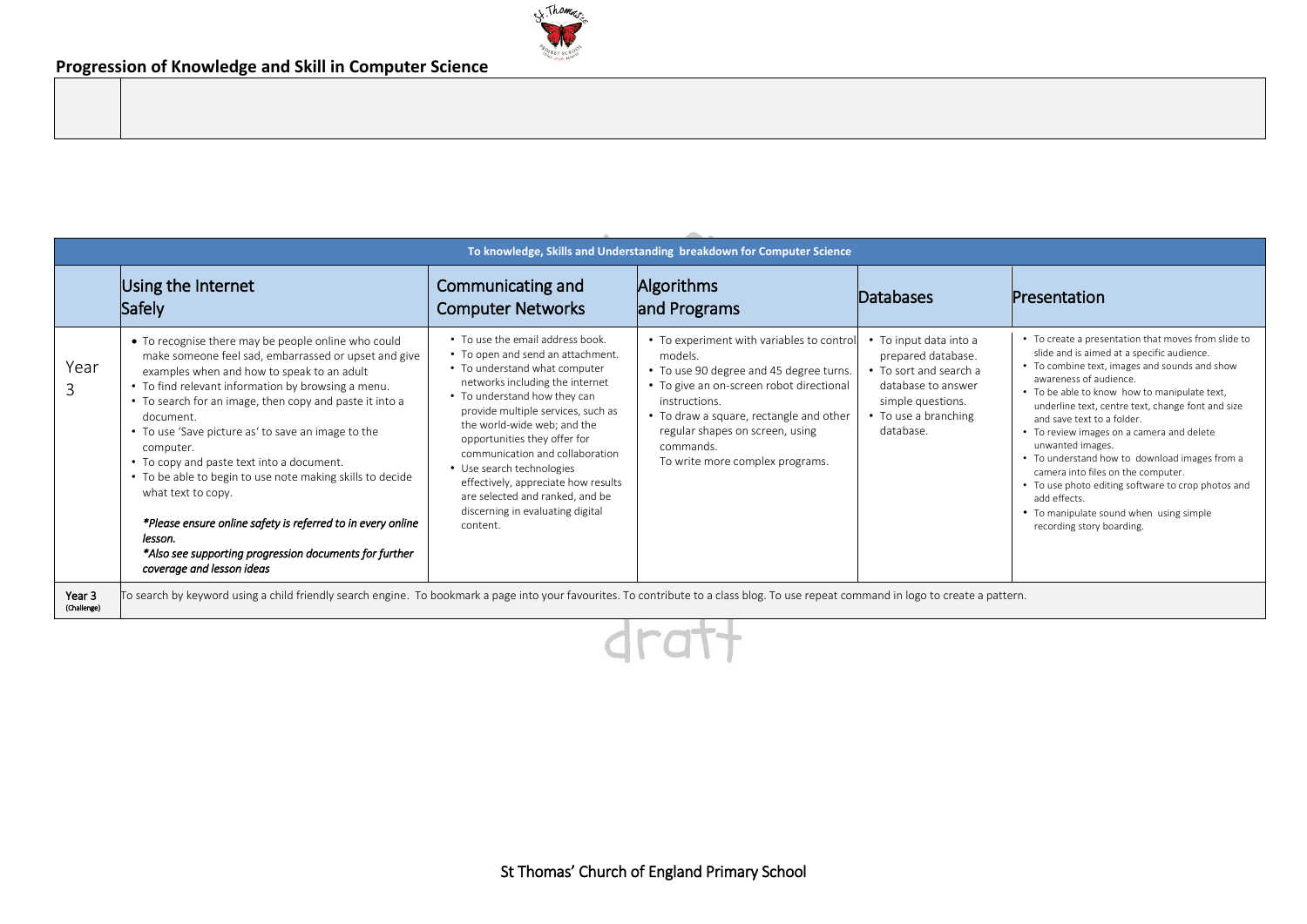

| Year 4                | • To understand the need for rules to keep them safe when<br>exchanging learning and ideas online.<br>• To recognise that information on the internet may not be<br>accurate or reliable and may be used for bias, manipulation or<br>persuasion.<br>• To understand that the internet contains fact, fiction and opinion<br>and begin to distinguish between them.<br>• To use strategies to verify information, e.g. cross-checking.<br>• To understand the need for caution when using an internet<br>search for images and what to do if they find an unsuitable<br>image.<br>• To understand that copyright exists on most digital images, video<br>and recorded music.<br>• To understand the need to keep personal information and<br>passwords private.<br>• To use a search engine to find a specific website.<br>• To use note-taking skills to decide which text to copy and paste<br>into a document.<br>• To use tabbed browsing to open two or more web pages at the<br>same time.<br>• To open a link to a new window.<br>• To open a document (PDF) and view it.<br>*Please ensure online safety is referred to in every online lesson.<br>*Also see supporting progression documents for further coverage<br>and lesson ideas | • To be able to appreciate the<br>benefits of ICT to send messages<br>and to communicate.<br>• To use the automatic spell<br>checker to edit spellings.<br>• To access different parts of a<br>device, the school network and<br>online to store information.<br>• To identify different ways of<br>using technology to<br>communicate with others and<br>the responsibilities of users<br>• To create a class Wiki which links<br>collaborative content. | • To use repeat instructions to draw<br>regular shapes on screen, using<br>commands.<br>• To experiment with variables to control<br>models.<br>• To make turns specifying the degrees.<br>• To give an on-screen robot specific<br>directional instructions that takes them<br>from x to y.<br>• To make accurate predictions about<br>the outcome of a program they have<br>written. | • To input data into a<br>prepared database.<br>• To sort and search a<br>database to answer<br>simple questions.<br>• To be able to recognise<br>what a spread sheet is.<br>• To use the terms 'cells',<br>'rows' and 'columns'.<br>• To enter data, highlight<br>it and make bar charts. | • To create a lengthy presentation that<br>moves from slide to slide and is aimed at a<br>specific audience.<br>• To insert sound recordings into a multi<br>media presentation.<br>• To be able to know how to manipulate text,<br>underline text, centre text, change font and<br>size and save text to a folder.<br>• To capture images using webcams, screen<br>capture, scanning, visualiser and internet.<br>• To choose images and download into a file.<br>• To download images from the camera into<br>files on the computer.<br>• To copy graphics from a range of sources<br>and paste into a desktop publishing<br>program. |
|-----------------------|------------------------------------------------------------------------------------------------------------------------------------------------------------------------------------------------------------------------------------------------------------------------------------------------------------------------------------------------------------------------------------------------------------------------------------------------------------------------------------------------------------------------------------------------------------------------------------------------------------------------------------------------------------------------------------------------------------------------------------------------------------------------------------------------------------------------------------------------------------------------------------------------------------------------------------------------------------------------------------------------------------------------------------------------------------------------------------------------------------------------------------------------------------------------------------------------------------------------------------------------|-----------------------------------------------------------------------------------------------------------------------------------------------------------------------------------------------------------------------------------------------------------------------------------------------------------------------------------------------------------------------------------------------------------------------------------------------------------|----------------------------------------------------------------------------------------------------------------------------------------------------------------------------------------------------------------------------------------------------------------------------------------------------------------------------------------------------------------------------------------|--------------------------------------------------------------------------------------------------------------------------------------------------------------------------------------------------------------------------------------------------------------------------------------------|-----------------------------------------------------------------------------------------------------------------------------------------------------------------------------------------------------------------------------------------------------------------------------------------------------------------------------------------------------------------------------------------------------------------------------------------------------------------------------------------------------------------------------------------------------------------------------------------------------------------------------------------|
|                       |                                                                                                                                                                                                                                                                                                                                                                                                                                                                                                                                                                                                                                                                                                                                                                                                                                                                                                                                                                                                                                                                                                                                                                                                                                                |                                                                                                                                                                                                                                                                                                                                                                                                                                                           |                                                                                                                                                                                                                                                                                                                                                                                        |                                                                                                                                                                                                                                                                                            |                                                                                                                                                                                                                                                                                                                                                                                                                                                                                                                                                                                                                                         |
| Year 4<br>(Challenge) | To use photo editing software to crop photographs and add effects. To copy and paste the graph/bar chart and use it in a WP document. To use animation in their presentation.                                                                                                                                                                                                                                                                                                                                                                                                                                                                                                                                                                                                                                                                                                                                                                                                                                                                                                                                                                                                                                                                  |                                                                                                                                                                                                                                                                                                                                                                                                                                                           |                                                                                                                                                                                                                                                                                                                                                                                        |                                                                                                                                                                                                                                                                                            |                                                                                                                                                                                                                                                                                                                                                                                                                                                                                                                                                                                                                                         |
|                       |                                                                                                                                                                                                                                                                                                                                                                                                                                                                                                                                                                                                                                                                                                                                                                                                                                                                                                                                                                                                                                                                                                                                                                                                                                                |                                                                                                                                                                                                                                                                                                                                                                                                                                                           | To knowledge, Skills and Understanding breakdown for Computer Science                                                                                                                                                                                                                                                                                                                  |                                                                                                                                                                                                                                                                                            |                                                                                                                                                                                                                                                                                                                                                                                                                                                                                                                                                                                                                                         |
|                       | Using the Internet<br>Safely                                                                                                                                                                                                                                                                                                                                                                                                                                                                                                                                                                                                                                                                                                                                                                                                                                                                                                                                                                                                                                                                                                                                                                                                                   | Communicating and<br><b>Computer Networks</b>                                                                                                                                                                                                                                                                                                                                                                                                             | Algorithms<br>and Programs                                                                                                                                                                                                                                                                                                                                                             | Databases                                                                                                                                                                                                                                                                                  | Presentation                                                                                                                                                                                                                                                                                                                                                                                                                                                                                                                                                                                                                            |

K. Thomas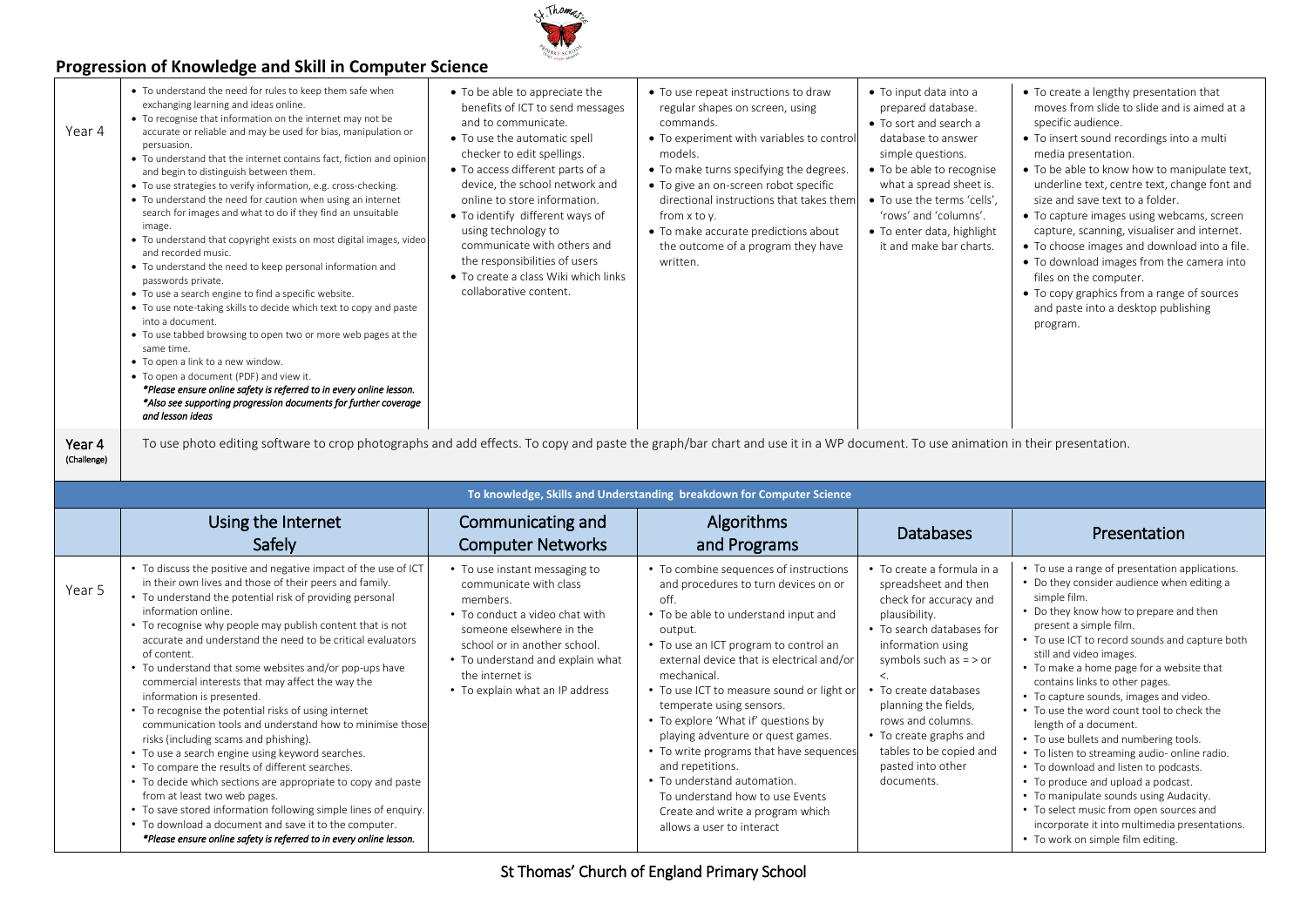

|                       | *Also see supporting progression documents for further coverage<br>and lesson ideas                                                                                                                                                                                                                                                                                                                                                                                                                                                                                                                                                                                                                                                                                                                                                                                                                                                                                                                                                                                                                                                                                                                                            |                                                                                                                                                                                                                                                                                     |                                                                                                                                                                                                                                                                                                                                                                                                                                                                                                     |                                                                                                                                                                                                                                                                         |                                                                                                                                                                                                                                                                                                                                                                                                                                                                                                                                                                                                                                                                                                                                                                  |
|-----------------------|--------------------------------------------------------------------------------------------------------------------------------------------------------------------------------------------------------------------------------------------------------------------------------------------------------------------------------------------------------------------------------------------------------------------------------------------------------------------------------------------------------------------------------------------------------------------------------------------------------------------------------------------------------------------------------------------------------------------------------------------------------------------------------------------------------------------------------------------------------------------------------------------------------------------------------------------------------------------------------------------------------------------------------------------------------------------------------------------------------------------------------------------------------------------------------------------------------------------------------|-------------------------------------------------------------------------------------------------------------------------------------------------------------------------------------------------------------------------------------------------------------------------------------|-----------------------------------------------------------------------------------------------------------------------------------------------------------------------------------------------------------------------------------------------------------------------------------------------------------------------------------------------------------------------------------------------------------------------------------------------------------------------------------------------------|-------------------------------------------------------------------------------------------------------------------------------------------------------------------------------------------------------------------------------------------------------------------------|------------------------------------------------------------------------------------------------------------------------------------------------------------------------------------------------------------------------------------------------------------------------------------------------------------------------------------------------------------------------------------------------------------------------------------------------------------------------------------------------------------------------------------------------------------------------------------------------------------------------------------------------------------------------------------------------------------------------------------------------------------------|
| Year 5<br>(Challenge) | To make a multimedia presentation that contains: sound; animation; video and buttons to navigate. To save an image document as a gif or i peg. file format using the 'save as' command. To make an information poster using gr                                                                                                                                                                                                                                                                                                                                                                                                                                                                                                                                                                                                                                                                                                                                                                                                                                                                                                                                                                                                 |                                                                                                                                                                                                                                                                                     |                                                                                                                                                                                                                                                                                                                                                                                                                                                                                                     |                                                                                                                                                                                                                                                                         |                                                                                                                                                                                                                                                                                                                                                                                                                                                                                                                                                                                                                                                                                                                                                                  |
| Year 6                | • To follow the school's safer internet rules.<br>• To make safe, informed choices about use of technology.<br>• To use technology in ways which minimises risk, e.g. responsible<br>use of online discussions, etc.<br>• To create strong passwords and manage them so that they<br>remain strong.<br>• To independently, and with regard for e-safety, select and use<br>appropriate communication tools to solve problems by<br>collaborating and communicating with others within and beyond<br>• To competently use the internet as a search tool.<br>• To reference information sources.<br>• To use appropriate strategies for finding, critically evaluating,<br>validating and verifying information, e.g. using different<br>keywords, skim reading to check relevance of information, cross<br>checking with different websites or other non ICT resources.<br>• To use knowledge of the meaning of different domain names and<br>common website extensions (e.g. .co.uk; .com; .ac; .sch; .org;<br>.gov; .net) to support validation of information.<br>*Please ensure online safety is referred to in every online lesson.<br>*Also see supporting progression documents for further coverage<br>and lesson ideas | • To conduct a video chat with<br>people in another country or<br>organisation.<br>• To contribute to discussions<br>online.<br>• To use a search engine using<br>keyword searches.<br>• To use complex searches using<br>such as '+' 'OR' "Find the phrase<br>in inverted commas". | • To explain how an algorithm works.<br>• To detect errors in a program and<br>correct them.<br>• To use an ICT program to control a<br>number of events for an external<br>device.<br>• To use ICT to measure sound, light or<br>temperature using sensors and<br>interpret the data.<br>• To explore 'what if' questions by<br>planning different scenarios for<br>controlled devices.<br>• To use input from sensors to trigger<br>events.<br>• To check and refine a series of<br>instructions. | • To collect live data<br>using data logging<br>equipment.<br>• To identify data error,<br>patterns and<br>sequences.<br>• To use the formulae<br>bar to explore<br>mathematical<br>scenarios.<br>• To create their own<br>database and present<br>information from it. | • To present a film for a specific audience and<br>then adapt same film for a different audience.<br>• To create sophisticated multimedia<br>presentation.<br>• To confidently choose the correct page set up<br>option when creating a document.<br>• To confidently use text formatting tools,<br>including heading and body text.<br>• To use the 'hanging indent' tool to help format<br>work where appropriate (e.g. a play script). To<br>explore the menu options and experiment<br>with images (colour effects, options, snap to<br>grid, grid settings etc.).<br>• To add special effects to alter the appearance<br>of a graphic.<br>• To 'save as' gif or i peg. wherever possible to<br>make the file size smaller (for emailing or<br>downloading). |
| Year 6<br>(Challenge) | To incorporate graphics where appropriate, using the most effective text wrapping formats. To conduct a video chat with more than one person at a time. To compare the information provided on<br>two tabbed websites looking for bias and perspective.                                                                                                                                                                                                                                                                                                                                                                                                                                                                                                                                                                                                                                                                                                                                                                                                                                                                                                                                                                        |                                                                                                                                                                                                                                                                                     |                                                                                                                                                                                                                                                                                                                                                                                                                                                                                                     |                                                                                                                                                                                                                                                                         |                                                                                                                                                                                                                                                                                                                                                                                                                                                                                                                                                                                                                                                                                                                                                                  |

Alongside discret Internet Safety units, online safety will be woven into every computing lesson. Progression could be as follows:

| Online-safety in Key Stage 1 |               |
|------------------------------|---------------|
| Knowledge & understanding    | <b>Skills</b> |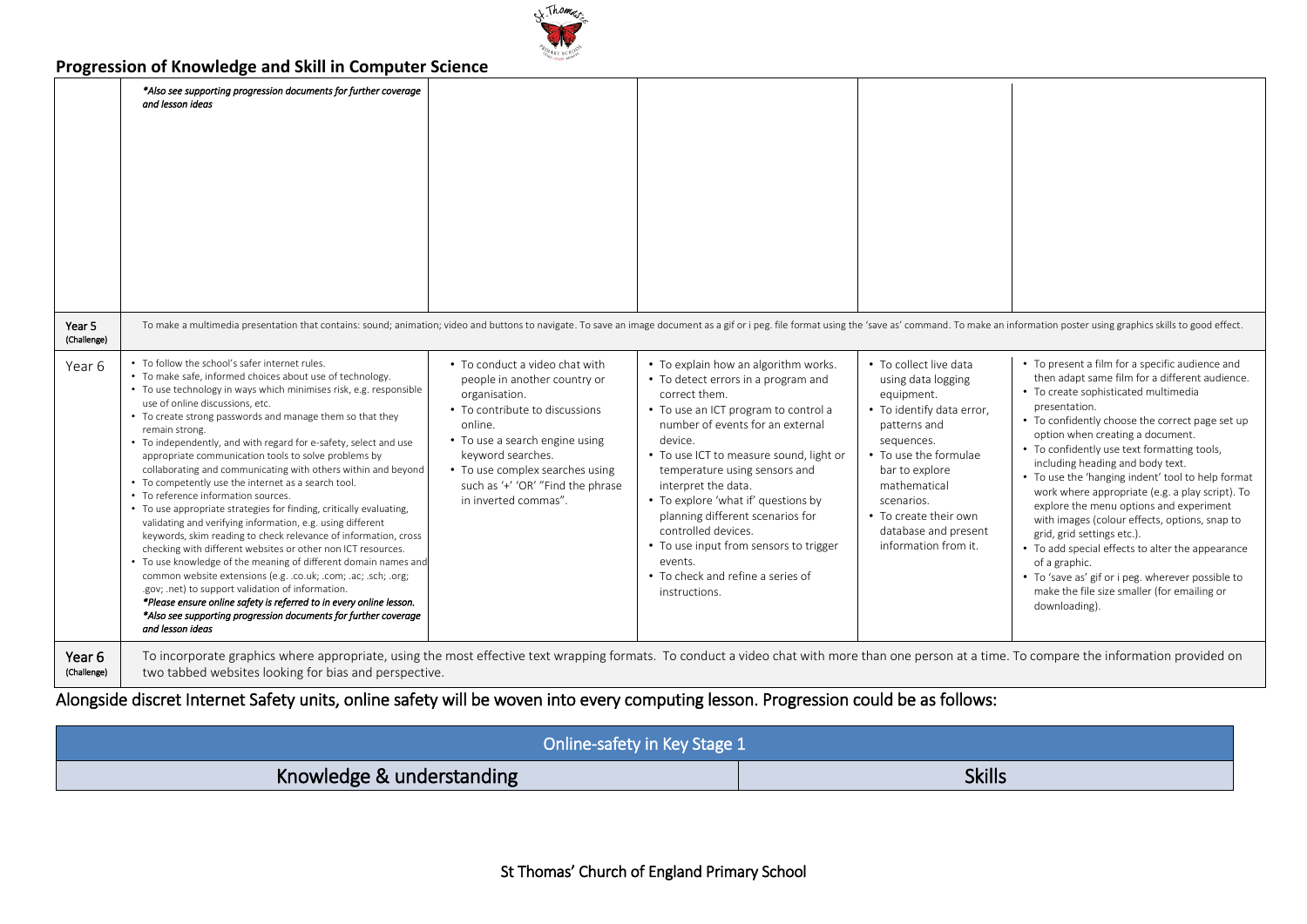

- To understand the different methods of communication (e.g. email, online forums etc).
- To know you should only open email from a known source.
- To know the difference between email and communication systems such as blogs and wikis.
- To know that websites sometimes include pop-ups that take them away from the main site.
- To know that bookmarking is a way to find safe sites again quickly.
- To begin to evaluate websites and know that everything on the internet is not true.
- To know that it is not always possible to copy some text and pictures from the internet.
- To know that personal information should not be shared online.
- To know they must tell a trusted adult immediately if anyone tries to meet them via the internet.
- To follow the school's safer internet rules.
- To use the search engines agreed by the school.
- To act if they find something inappropriate online or something they are unsure of (including identifying people who can help; minimising screen; online reporting using school system etc).
- To use the internet for learning and communicating with others, making choices when navigating through sites.
- To send and receive email as a class.
- To recognise advertising on websites and learn to ignore it.
- To use a password to access the secure network.

| Online-safety in Years 3 and 4                                                                                                                                                                                                                                                                                                                                                                                                                                                                                                                                                                                                                                                                                                                                                                                                                                                                                                                                                                                                                                                                                                                                                                                                                                                                                                                                                                                                               |                                                                                                                                                                                                                                                                                                                                                                                                                           |
|----------------------------------------------------------------------------------------------------------------------------------------------------------------------------------------------------------------------------------------------------------------------------------------------------------------------------------------------------------------------------------------------------------------------------------------------------------------------------------------------------------------------------------------------------------------------------------------------------------------------------------------------------------------------------------------------------------------------------------------------------------------------------------------------------------------------------------------------------------------------------------------------------------------------------------------------------------------------------------------------------------------------------------------------------------------------------------------------------------------------------------------------------------------------------------------------------------------------------------------------------------------------------------------------------------------------------------------------------------------------------------------------------------------------------------------------|---------------------------------------------------------------------------------------------------------------------------------------------------------------------------------------------------------------------------------------------------------------------------------------------------------------------------------------------------------------------------------------------------------------------------|
| Knowledge & understanding                                                                                                                                                                                                                                                                                                                                                                                                                                                                                                                                                                                                                                                                                                                                                                                                                                                                                                                                                                                                                                                                                                                                                                                                                                                                                                                                                                                                                    | <b>Skills</b>                                                                                                                                                                                                                                                                                                                                                                                                             |
| . To understand the need for rules to keep them safe when exchanging learning and ideas online.<br>• To recognise that information on the internet may not be accurate or reliable and may be used for<br>bias, manipulation or persuasion.<br>• To understand that the internet contains fact, fiction and opinion and begin to distinguish between<br>them.<br>• To use strategies to verify information, e.g. cross-checking.<br>• Dot hey understand the need for caution when using an internet search for images and what to do if<br>they find an unsuitable image.<br>. To understand that copyright exists on most digital images, video and recorded music.<br>. To understand the need to keep personal information and passwords private.<br>• To understand that if they make personal information available online it may be seen and used by<br>others.<br>• To know how to respond if asked for personal information or feel unsafe about content of a message.<br>• To recognise that cyber bullying is unacceptable and will be sanctioned in line with the school's policy.<br>• To know how to report an incident of cyber bullying.<br>• To know the difference between online communication tools used in school and those used at home.<br>. To understand the need to develop an alias for some public online use.<br>• To understand that the outcome of internet searches at home may be different than at school. | . To follow the school's safer internet rules.<br>. To recognise the difference between the work of others which has been<br>copied (plagiarism) and re-structuring and re-presenting materials in ways<br>which are unique and new.<br>• To begin to identify when emails should not be opened and when an<br>attachment may not be safe.<br>• To explain how to use email safely.<br>• To use different search engines. |

| Online-safety in Years 5 and 6 |               |  |
|--------------------------------|---------------|--|
| Knowledge & understanding      | <b>Skills</b> |  |